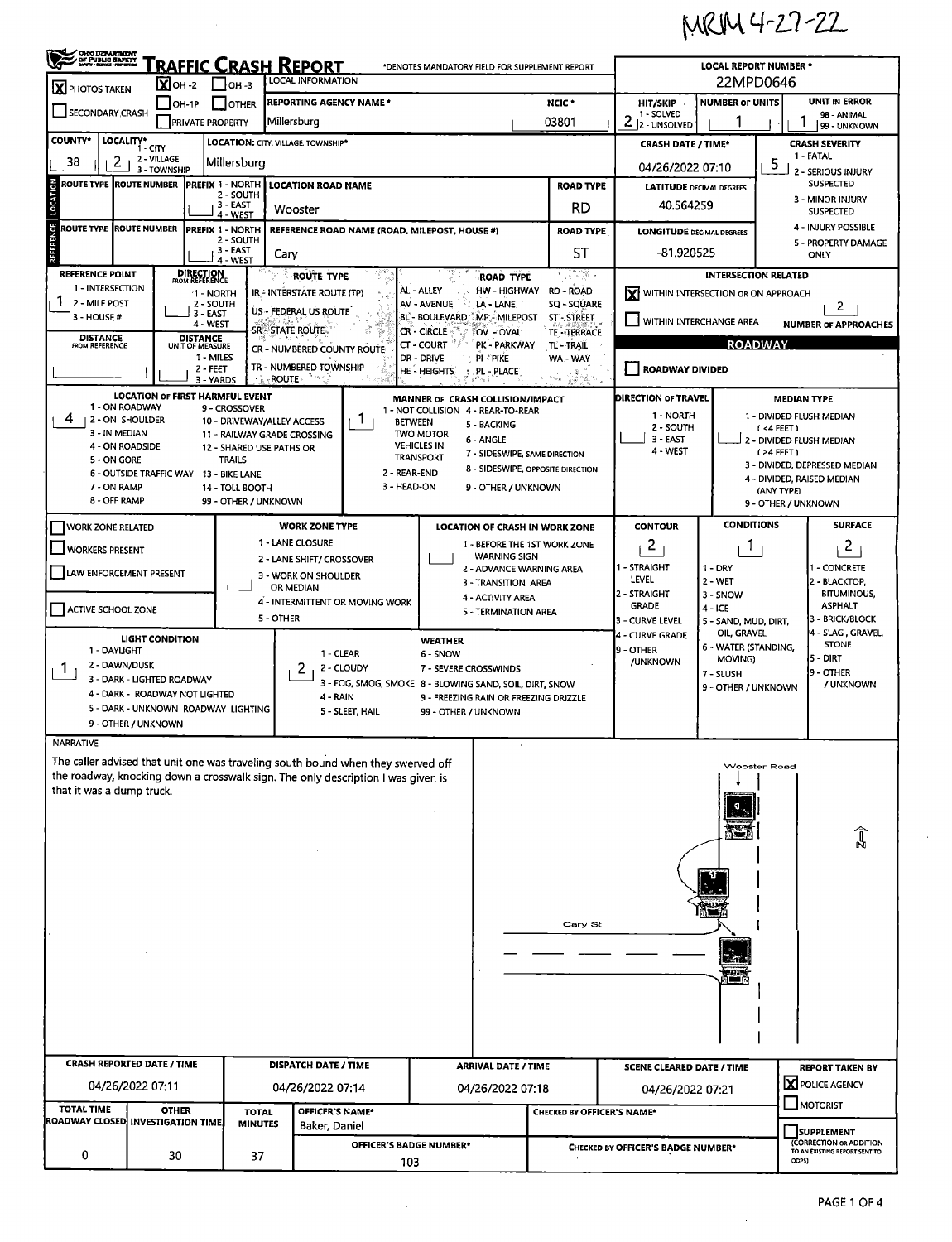|                                                                                                                                                                                                                                                    | <b>OHIO DEPARTMENT</b><br>OF PUBLIC <b>SAFETY</b>                                                                                                              |                                                                                                                                             | <b>LOCAL REPORT NUMBER</b>                                                                                         |                                                                                   |                                                     |                                                    |                                                                                               |                                   |                                                               |  |  |  |  |  |
|----------------------------------------------------------------------------------------------------------------------------------------------------------------------------------------------------------------------------------------------------|----------------------------------------------------------------------------------------------------------------------------------------------------------------|---------------------------------------------------------------------------------------------------------------------------------------------|--------------------------------------------------------------------------------------------------------------------|-----------------------------------------------------------------------------------|-----------------------------------------------------|----------------------------------------------------|-----------------------------------------------------------------------------------------------|-----------------------------------|---------------------------------------------------------------|--|--|--|--|--|
| UNIT#                                                                                                                                                                                                                                              | OWNER NAME: LAST, FIRST, MIDDLE ( CI SAME AS DRIVER)                                                                                                           |                                                                                                                                             | 22MPD0646<br>DAMAGE                                                                                                |                                                                                   |                                                     |                                                    |                                                                                               |                                   |                                                               |  |  |  |  |  |
|                                                                                                                                                                                                                                                    |                                                                                                                                                                |                                                                                                                                             |                                                                                                                    | OWNER PHONE:INCLUDE AREA CODE (I SAME AS DRIVER)                                  | <b>DAMAGE SCALE</b>                                 |                                                    |                                                                                               |                                   |                                                               |  |  |  |  |  |
|                                                                                                                                                                                                                                                    | OWNER ADDRESS: STREET, CITY, STATE, ZIP ( C) SAME AS DRIVER)                                                                                                   |                                                                                                                                             |                                                                                                                    |                                                                                   | 1 - NONE<br>3 - FUNCTIONAL DAMAGE                   |                                                    |                                                                                               |                                   |                                                               |  |  |  |  |  |
| $\frac{8}{10}$<br>OН                                                                                                                                                                                                                               | COMMERCIAL CARRIER: NAME, ADDRESS, CITY, STATE, ZIP                                                                                                            |                                                                                                                                             |                                                                                                                    |                                                                                   |                                                     | <b>COMMERCIAL CARRIER PHONE: INCLUDE AREA CODE</b> | 2 - MINOR DAMAGE<br>4 - DISABLING DAMAGE<br>9 - UNKNOWN                                       |                                   |                                                               |  |  |  |  |  |
|                                                                                                                                                                                                                                                    |                                                                                                                                                                |                                                                                                                                             |                                                                                                                    |                                                                                   |                                                     |                                                    |                                                                                               |                                   | <b>DAMAGED AREA(S)</b>                                        |  |  |  |  |  |
|                                                                                                                                                                                                                                                    | LP STATE   LICENSE PLATE #                                                                                                                                     |                                                                                                                                             | <b>VEHICLE IDENTIFICATION #</b>                                                                                    |                                                                                   | <b>VEHICLE YEAR</b>                                 | <b>VEHICLE MAKE</b>                                | INDICATE ALL THAT APPLY                                                                       |                                   |                                                               |  |  |  |  |  |
| <b>INSURANCE</b>                                                                                                                                                                                                                                   | <b>INSURANCE COMPANY</b>                                                                                                                                       |                                                                                                                                             | <b>INSURANCE POLICY #</b>                                                                                          |                                                                                   | <b>COLOR</b>                                        | <b>VEHICLE MODEL</b>                               |                                                                                               |                                   |                                                               |  |  |  |  |  |
| <b>JVERIFIED</b>                                                                                                                                                                                                                                   | <b>TYPE OF USE</b>                                                                                                                                             |                                                                                                                                             | US DOT#                                                                                                            |                                                                                   | TOWED BY: COMPANY NAME                              |                                                    |                                                                                               |                                   |                                                               |  |  |  |  |  |
| COMMERCIAL                                                                                                                                                                                                                                         | <b>GOVERNMENT</b>                                                                                                                                              | IN EMERGENCY<br>RESPONSE                                                                                                                    |                                                                                                                    | <b>HAZARDOUS MATERIAL</b>                                                         |                                                     |                                                    |                                                                                               |                                   |                                                               |  |  |  |  |  |
| <b>INTERLOCK</b><br>DEVICE                                                                                                                                                                                                                         | X HIT/SKIP UNIT                                                                                                                                                | # OCCUPANTS                                                                                                                                 | VEHICLE WEIGHT GVWR/GCWR<br>1 - ≤10K LBS.                                                                          | <b>IMATERIAL</b><br><b>CLASS #</b><br><b>PLACARD ID#</b><br>RELEASED              |                                                     |                                                    |                                                                                               |                                   |                                                               |  |  |  |  |  |
| <b>EQUIPPED</b>                                                                                                                                                                                                                                    |                                                                                                                                                                |                                                                                                                                             | 2 - 10,001 - 26K LBS.<br>3 - > 26K LBS.                                                                            |                                                                                   | PLACARD                                             |                                                    |                                                                                               |                                   |                                                               |  |  |  |  |  |
| 1 - PASSENGER CAR<br>6 - VAN (9-15 SEATS)<br>12 - GOLF CART<br>18 - LIMO (LIVERY VEHICLE)<br>23 - PEDESTRIAN/SKATER<br>2 - PASSENGER VAN<br>7 - MOTORCYCLE 2-WHEELED<br>13 - SNOWMOBILE<br>19 - BUS (16+ PASSENGERS)<br>24 - WHEELCHAIR (ANY TYPE) |                                                                                                                                                                |                                                                                                                                             |                                                                                                                    |                                                                                   |                                                     |                                                    |                                                                                               |                                   |                                                               |  |  |  |  |  |
| (MINIVAN)<br>8 - MOTORCYCLE 3-WHEELED<br>14 - SINGLE UNIT<br>20 - OTHER VEHICLE<br>25 - OTHER NON-MOTORIST<br>UNIT TYPE 3 - SPORT UTILITY<br>· TRUCK<br>9 - AUTOCYCLE<br>21 - HEAVY EQUIPMENT<br>26 - BICYCLE                                      |                                                                                                                                                                |                                                                                                                                             |                                                                                                                    |                                                                                   |                                                     |                                                    |                                                                                               |                                   |                                                               |  |  |  |  |  |
| <b>VEHICLE</b><br>15 - SEMI-TRACTOR<br>10 - MOPED OR MOTORIZED<br>22 - ANIMAL WITH RIDER OR<br>27 - TRAIN<br><b>BICYCLE</b><br>4 - PICK UP<br>16 - FARM EQUIPMENT<br>ANIMAL-DRAWN VEHICLE                                                          |                                                                                                                                                                |                                                                                                                                             |                                                                                                                    |                                                                                   |                                                     |                                                    |                                                                                               |                                   |                                                               |  |  |  |  |  |
| 99 - UNKNOWN OR HIT/SKIP<br>5 - CARGO VAN<br>11 - ALL TERRAIN VEHICLE<br>17 - MOTORHOME<br>(ATV/UTV)                                                                                                                                               |                                                                                                                                                                |                                                                                                                                             |                                                                                                                    |                                                                                   |                                                     |                                                    |                                                                                               |                                   |                                                               |  |  |  |  |  |
| VEHICL<br># or TRAILING UNITS<br>WAS VEHICLE OPERATING IN AUTONOMOUS                                                                                                                                                                               |                                                                                                                                                                |                                                                                                                                             |                                                                                                                    |                                                                                   |                                                     |                                                    |                                                                                               |                                   |                                                               |  |  |  |  |  |
| 0 - NO AUTOMATION<br>3 - CONDITIONAL AUTOMATION 9 - UNKNOWN<br>MODE WHEN CRASH OCCURRED?<br>1 - DRIVER ASSISTANCE<br>4 - HIGH AUTOMATION                                                                                                           |                                                                                                                                                                |                                                                                                                                             |                                                                                                                    |                                                                                   |                                                     |                                                    |                                                                                               |                                   |                                                               |  |  |  |  |  |
| 1 - YES 2 - NO 9 - OTHER / UNKNOWN AUTONOMOUS 2 - PARTIAL AUTOMATION 5 - FULL AUTOMATION<br><b>MODE LEVEL</b>                                                                                                                                      |                                                                                                                                                                |                                                                                                                                             |                                                                                                                    |                                                                                   |                                                     |                                                    |                                                                                               |                                   |                                                               |  |  |  |  |  |
|                                                                                                                                                                                                                                                    | 1 - NONE<br>$2 - TAXI$                                                                                                                                         | <b>6 - BUS - CHARTER/TOUR</b><br>7 - BUS - INTERCITY                                                                                        | 11 - FIRE                                                                                                          | 16 - FARM                                                                         |                                                     | 21 - MAIL CARRIER                                  |                                                                                               |                                   |                                                               |  |  |  |  |  |
| <b>SPECIAL</b>                                                                                                                                                                                                                                     | 3 - ELECTRONIC RIDE<br><b>SHARING</b>                                                                                                                          | 8 - BUS - SHUTTLE                                                                                                                           | 12 - MILITARY<br>13 - POLICE                                                                                       | 17 - MOWING                                                                       | 18 - SNOW REMOVAL                                   | 99 - OTHER / UNKNOWN                               |                                                                                               |                                   |                                                               |  |  |  |  |  |
|                                                                                                                                                                                                                                                    | <b>FUNCTION 4 - SCHOOL TRANSPORT</b><br>5 - BUS - TRANSIT/COMMUTER                                                                                             | 9 - BUS - OTHER<br>10 - AMBULANCE                                                                                                           | 14 - PUBLIC UTILITY<br>15 - CONSTRUCTION EQUIP.                                                                    | 19 - TOWING                                                                       | 20 - SAFETY SERVICE                                 |                                                    |                                                                                               |                                   |                                                               |  |  |  |  |  |
|                                                                                                                                                                                                                                                    | 1 - NO CARGO BODY TYPE                                                                                                                                         | 4 - LOGGING                                                                                                                                 | 7 - GRAIN/CHIPS/GRAVEL                                                                                             | 11 - DUMP                                                                         | <b>PATROL</b>                                       | 99 - OTHER / UNKNOWN                               |                                                                                               | 12                                | 12<br>12                                                      |  |  |  |  |  |
| <b>CARGO</b>                                                                                                                                                                                                                                       | / NOT APPLICABLE<br>$2 - BUS$                                                                                                                                  | 5 - INTERMODAL<br><b>CONTAINER CHASSIS</b>                                                                                                  | 8 - POLE                                                                                                           |                                                                                   | 12 - CONCRETE MIXER                                 |                                                    |                                                                                               |                                   |                                                               |  |  |  |  |  |
| <b>BODY</b><br><b>TYPE</b>                                                                                                                                                                                                                         | 3 - VEHICLE TOWING<br>ANOTHER MOTOR VEHICLE                                                                                                                    | 6 - CARGOVAN<br>/ENCLOSED BOX                                                                                                               | 9 - CARGO TANK<br>10 - FLAT BED                                                                                    |                                                                                   | 13 - AUTO TRANSPORTER<br>14 - GARBAGE/REFUSE        |                                                    |                                                                                               |                                   | ιÇβ<br>9<br>٩                                                 |  |  |  |  |  |
|                                                                                                                                                                                                                                                    | 1 - TURN SIGNALS                                                                                                                                               | 4 - BRAKES                                                                                                                                  | 7 - WORN OR SLICK TIRES                                                                                            |                                                                                   | 9 - MOTOR TROUBLE                                   | 99 - OTHER / UNKNOWN                               |                                                                                               |                                   |                                                               |  |  |  |  |  |
| <b>VEHICLE</b><br><b>DEFECTS</b>                                                                                                                                                                                                                   | 2 - HEAD LAMPS<br>3 - TAIL LAMPS                                                                                                                               | 5 - STEERING<br><b>6 - TIRE BLOWOUT</b>                                                                                                     | 8 - TRAILER EQUIPMENT<br>DEFECTIVE                                                                                 |                                                                                   | 10 - DISABLED FROM PRIOR<br><b>ACCIDENT</b>         |                                                    |                                                                                               |                                   |                                                               |  |  |  |  |  |
|                                                                                                                                                                                                                                                    | 1 - INTERSECTION -                                                                                                                                             |                                                                                                                                             | 99 - OTHER / UNKNOWN                                                                                               | $\Box$ - NO DAMAGE [ 0 ]<br>U-UNDERCARRIAGE [14]                                  |                                                     |                                                    |                                                                                               |                                   |                                                               |  |  |  |  |  |
|                                                                                                                                                                                                                                                    | 4 - MIDBLOCK -<br>7 - SHOULDER/ROADSIDE<br><b>MARKED CROSSWALK</b><br>MARKED CROSSWALK<br>8 - SIDEWALK<br>NON-MOTORIST 2 - INTERSECTION -<br>5 - TRAVEL LANE - |                                                                                                                                             |                                                                                                                    |                                                                                   | 10 - DRIVEWAY ACCESS<br>11 - SHARED USE PATHS       | $\Box$ TOP [13]<br>$\Box$ - ALL AREAS [15]         |                                                                                               |                                   |                                                               |  |  |  |  |  |
| LOCATION<br>AT IMPACT                                                                                                                                                                                                                              | <b>UNMARKED CROSSWALK</b><br>3 - INTERSECTION - OTHER                                                                                                          | OR TRAILS<br>9 - MEDIAN/CROSSING<br>OTHER LOCATION<br>12 - FIRST RESPONDER<br><b>ISLAND</b><br><b>6 - BICYCLE LANE</b><br>AT INCIDENT SCENE |                                                                                                                    |                                                                                   |                                                     |                                                    |                                                                                               | $\Box$ - UNIT NOT AT SCENE [ 16 ] |                                                               |  |  |  |  |  |
|                                                                                                                                                                                                                                                    | 1 - NON-CONTACT                                                                                                                                                | 1 - STRAIGHT AHEAD<br>2 - BACKING                                                                                                           | 9 - LEAVING TRAFFIC<br>LANE                                                                                        |                                                                                   | 15 - WALKING, RUNNING,<br>JOGGING, PLAYING          | 21 - STANDING OUTSIDE<br><b>DISABLED VEHICLE</b>   |                                                                                               |                                   | <b>INITIAL POINT OF CONTACT</b>                               |  |  |  |  |  |
| 3                                                                                                                                                                                                                                                  | 2 - NON-COLLISION<br>99<br>3 - STRIKING                                                                                                                        | 3 - CHANGING LANES<br>4 - OVERTAKING/PASSING                                                                                                | 10 - PARKED<br>11 - SLOWING OR STOPPED                                                                             | 16 - WORKING                                                                      | 17 - PUSHING VEHICLE                                | 99 - OTHER / UNKNOWN                               | 0 - NO DAMAGE<br>14 - UNDERCARRIAGE<br>12<br>1-12 - REFER TO UNIT 15 - VEHICLE NOT AT SCENE   |                                   |                                                               |  |  |  |  |  |
| <b>ACTION 4 - STRUCK</b>                                                                                                                                                                                                                           |                                                                                                                                                                | PRE-CRASH 5 - MAKING RIGHT TURN<br><b>ACTIONS 6 - MAKING LEFT TURN</b>                                                                      | IN TRAFFIC<br><b>12 - DRIVERLESS</b>                                                                               |                                                                                   | <b>DIAGRAM</b><br>99 - UNKNOWN                      |                                                    |                                                                                               |                                   |                                                               |  |  |  |  |  |
|                                                                                                                                                                                                                                                    | 5 - BOTH STRIKING<br>& STRUCK                                                                                                                                  | 7 - MAKING U-TURN<br>8 - ENTERING TRAFFIC                                                                                                   | 13 - NEGOTIATING A CURVE<br>19 - STANDING<br>14 - ENTERING OR CROSSING                                             |                                                                                   | 13 - TOP                                            |                                                    |                                                                                               |                                   |                                                               |  |  |  |  |  |
|                                                                                                                                                                                                                                                    | 9 - OTHER / UNKNOWN<br>1 - NONE                                                                                                                                | LANE                                                                                                                                        | SPECIFIED LOCATION<br>8 - FOLLOWING TOO CLOSE 13 - IMPROPER START FROM                                             |                                                                                   | 20 - OTHER NON-MOTORIST<br>18 - OPERATING DEFECTIVE | 23 - OPENING DOOR INTO                             |                                                                                               |                                   | TRAFFIC                                                       |  |  |  |  |  |
|                                                                                                                                                                                                                                                    | 2 - FAILURE TO YIELD<br>3 - RAN RED LIGHT                                                                                                                      | /ACDA<br>9 - IMPROPER LANE                                                                                                                  | A PARKED POSITION<br>14 - STOPPED OR PARKED                                                                        |                                                                                   | <b>EQUIPMENT</b><br>19 - LOAD SHIFTING              | <b>ROADWAY</b><br>99 - OTHER IMPROPER              | <b>TRAFFICWAY FLOW</b><br>1 - ONE-WAY                                                         |                                   | <b>TRAFFIC CONTROL</b><br>1 - ROUNDABOUT 4 - STOP SIGN        |  |  |  |  |  |
| 11                                                                                                                                                                                                                                                 | 4 - RAN STOP SIGN<br>5 UNSAFE SPEED                                                                                                                            | CHANGE<br>10 - IMPROPER PASSING                                                                                                             | <b>ILLEGALLY</b><br>15 - SWERVING TO AVOID                                                                         |                                                                                   | /FALLING/SPILLING<br>20 - IMPROPER CROSSING         | <b>ACTION</b>                                      | 2 - TWO-WAY<br>2                                                                              | ь                                 | 2 - SIGNAL<br>5 - YIELD SIGN<br>3 - FLASHER<br>6 - NO CONTROL |  |  |  |  |  |
|                                                                                                                                                                                                                                                    | CONTRIBUTING 6 - IMPROPER TURN<br>CIRCUMSTANCES 7 - LEFT OF CENTER                                                                                             | 11 - DROVE OFF ROAD<br>12 - IMPROPER BACKING                                                                                                | 16 - WRONG WAY<br>17 - VISION OBSTRUCTION                                                                          |                                                                                   | 21 - LYING IN ROADWAY<br>22 - NOT DISCERNIBLE       |                                                    | # OF THROUGH LANES                                                                            |                                   | <b>RAIL GRADE CROSSING</b>                                    |  |  |  |  |  |
| SEQUENCE OF EVENTS                                                                                                                                                                                                                                 |                                                                                                                                                                |                                                                                                                                             |                                                                                                                    |                                                                                   |                                                     |                                                    | <b>ON ROAD</b>                                                                                |                                   | 1 - NOT INVLOVED<br>2 - INVOLVED-ACTIVE CROSSING              |  |  |  |  |  |
| Š<br>8                                                                                                                                                                                                                                             | 1 - OVERTURN/ROLLOVER                                                                                                                                          | 7 - SEPARATION OF UNITS                                                                                                                     | <b>EVENTS</b><br>12 - DOWNHILL RUNAWAY                                                                             |                                                                                   | 19 - ANIMAL -OTHER                                  | 23 - STRUCK BY FALLING,                            | $\mathbf{2}$                                                                                  |                                   | 3 - INVOLVED-PASSIVE CROSSING                                 |  |  |  |  |  |
|                                                                                                                                                                                                                                                    | 2 - FIRE/EXPLOSION<br>3 - IMMERSION                                                                                                                            | 8 - RAN OFF ROAD RIGHT<br>9 - RAN OFF ROAD LEFT                                                                                             | 13 - OTHER NON-COLLISION<br>14 - PEDESTRIAN                                                                        |                                                                                   | 20 - MOTOR VEHICLE IN<br><b>TRANSPORT</b>           | SHIFTING CARGO OR<br>ANYTHING SET IN               |                                                                                               |                                   | UNIT / NON-MOTORIST DIRECTION                                 |  |  |  |  |  |
| 37                                                                                                                                                                                                                                                 | 4 - JACKKNIFE<br>CARGO / EQUIPMENT                                                                                                                             | 10 - CROSS MEDIAN<br>11 - CROSS CENTERLINE -                                                                                                | 15 - PEDALCYCLE<br>16 - RAILWAY VEHICLE                                                                            |                                                                                   | 21 - PARKED MOTOR<br><b>VEHICLE</b>                 | <b>MOTION BY A MOTOR</b><br><b>VEHICLE</b>         |                                                                                               |                                   | 1 - NORTH<br>5 - NORTHEAST<br>2 - SOUTH<br>6 - NORTHWEST      |  |  |  |  |  |
|                                                                                                                                                                                                                                                    | <b>LOSS OR SHIFT</b><br><b>6 - EQUIPMENT FAILURE</b>                                                                                                           | <b>OPPOSITE DIRECTION</b><br>OF TRAVEL                                                                                                      | 17 - ANIMAL - FARM<br>18 - ANIMAL - DEER                                                                           | 24 - OTHER MOVABLE<br>22 - WORK ZONE<br>OBJECT<br>MAINTENANCE<br><b>EQUIPMENT</b> |                                                     |                                                    | 3 - EAST<br>7 - SOUTHEAST<br>$\frac{2}{\pi}$ or $\frac{2}{\pi}$<br>$FROM$ $\vert$<br>4 - WEST |                                   |                                                               |  |  |  |  |  |
|                                                                                                                                                                                                                                                    |                                                                                                                                                                | COLLISION WITH FIXED OBJECT - STRUCK                                                                                                        |                                                                                                                    |                                                                                   |                                                     | 8 - SOUTHWEST<br>9 - OTHER / UNKNOWN               |                                                                                               |                                   |                                                               |  |  |  |  |  |
|                                                                                                                                                                                                                                                    | 25 - IMPACT ATTENUATOR 31 - GUARDRAIL END<br>/ CRASH CUSHION<br>26 - BRIDGE OVERHEAD                                                                           | 32 - PORTABLE BARRIER<br>33 - MEDIAN CABLE BARRIER                                                                                          | 38 - OVERHEAD SIGN POST<br>39 - LIGHT / LUMINARIES<br><b>SUPPORT</b><br>40 - UTILITY POLE<br>41 - OTHER POST, POLE | 45 - EMBANKMENT<br>46 - FENCE<br>47 - MAILBOX<br>48 - TREE<br>49 - FIRE HYDRANT   |                                                     | 52 - BUILDING<br>53 - TUNNEL<br>54 - OTHER FIXED   | UNIT SPEED                                                                                    |                                   | DETECTED SPEED                                                |  |  |  |  |  |
|                                                                                                                                                                                                                                                    | <b>STRUCTURE</b><br>- BRIDGE PIER OR<br>27                                                                                                                     | 34 - MEDIAN GUARDRAIL<br><b>BARRIER</b>                                                                                                     |                                                                                                                    |                                                                                   |                                                     | OBJECT<br>99 - OTHER / UNKNOWN                     |                                                                                               |                                   | 1 - STATED / ESTIMATED SPEED                                  |  |  |  |  |  |
|                                                                                                                                                                                                                                                    | ABUTMENT<br>28 - BRIDGE PARAPET                                                                                                                                | 35 - MEDIAN CONCRETE<br><b>BARRIER</b>                                                                                                      | OR SUPPORT<br>42 - CULVERT                                                                                         |                                                                                   | 50 - WORK ZONE<br>MAINTENANCE                       |                                                    |                                                                                               |                                   | 3<br>2 - CALCULATED / EDR                                     |  |  |  |  |  |
|                                                                                                                                                                                                                                                    | 29 - BRIDGE RAIL<br>30 - GUARDRAIL FACE<br>37 - TRAFFIC SIGN POST                                                                                              | 36 - MEDIAN OTHER BARRIER 43 - CURB<br>44 - DITCH                                                                                           | 51 - WALL                                                                                                          | <b>EQUIPMENT</b>                                                                  |                                                     | <b>POSTED SPEED</b>                                |                                                                                               |                                   |                                                               |  |  |  |  |  |
|                                                                                                                                                                                                                                                    | FIRST HARMFUL EVENT                                                                                                                                            | 2<br><b>MOST HARMFUL EVENT</b>                                                                                                              |                                                                                                                    |                                                                                   | 3 - UNDETERMINED                                    |                                                    |                                                                                               |                                   |                                                               |  |  |  |  |  |

 $\label{eq:2.1} \frac{1}{\sqrt{2\pi}}\int_{0}^{\infty}\frac{dx}{\sqrt{2\pi}}\,dx$ 

 $\frac{\lambda_{\rm p}}{\lambda_{\rm p}}$ 

 $\hat{\mathcal{A}}$ 

<u> Salaman adalah kalendar </u>

 $\mathbb{Z}^{\mathbb{Z}}$  .